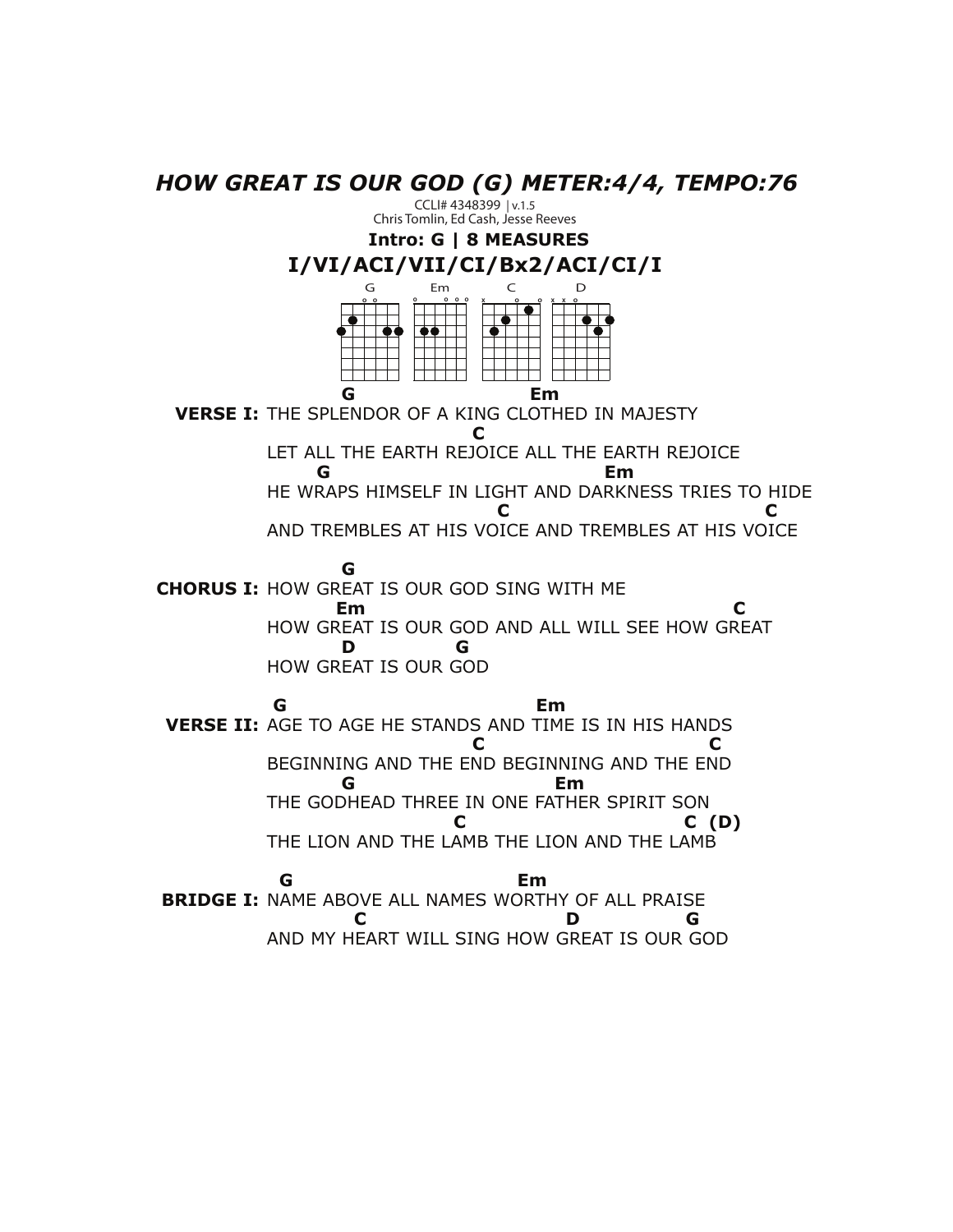

**End On C OUTRO:**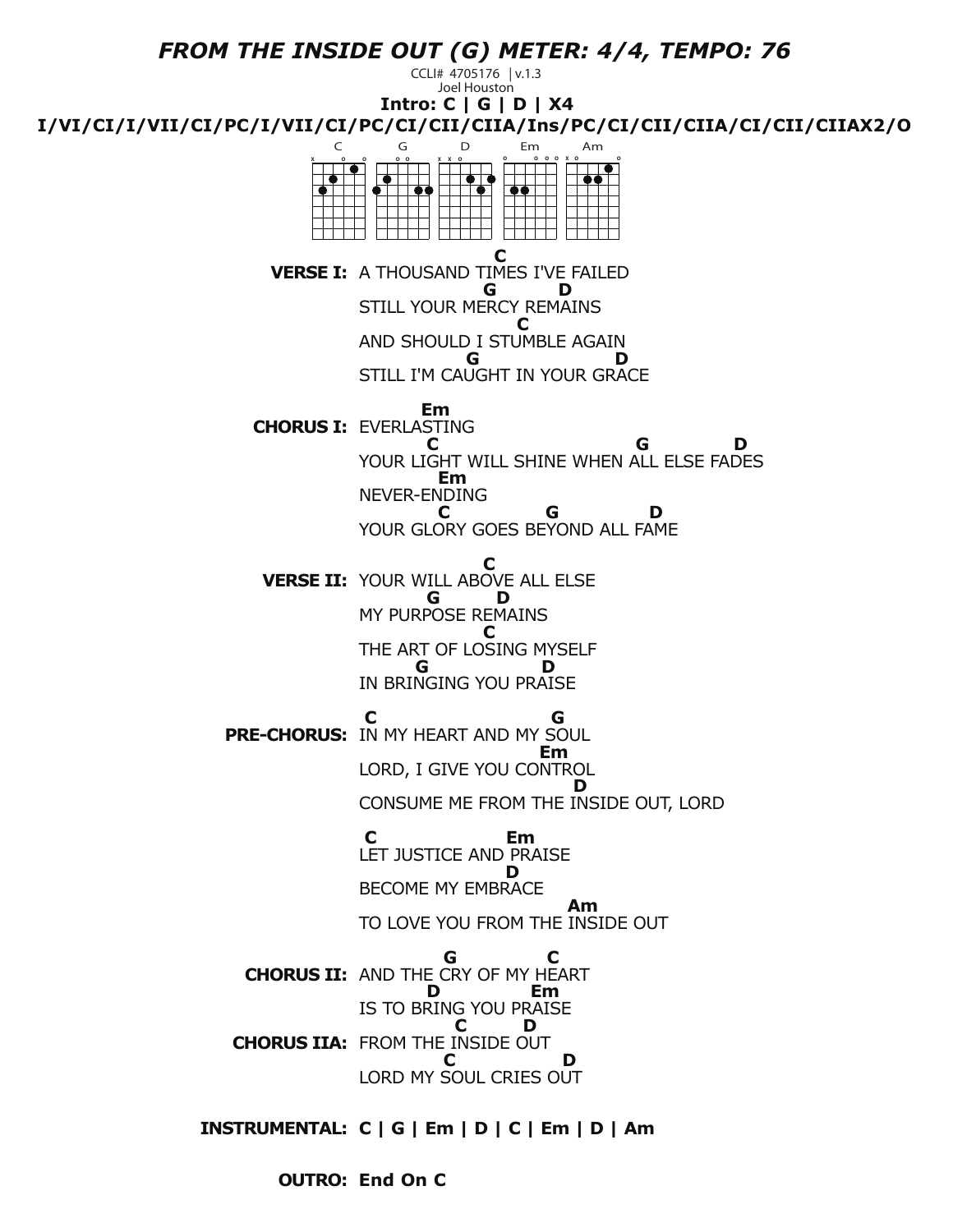*GIVE US CLEAN HANDS (E) METER: 4/4, TEMPO: 90*

**Intro: E | B | A I/VI/CI/CII/VI/CIx2/O VERSE I:** WE BOW OUR HEARTS WE BEND OUR KNEES **CHORUS I:** SO GIVE US CLEAN HANDS GIVE US PURE HEARTS **CHORUS II:** O GOD LET US BE A GENERATION THAT SEEKS **E B A E**  O SPIRIT COME MAKE US HUMBLE **E B** WE TURN OUR EYES FROM EVIL THINGS **A** O LORD WE CAST DOWN OUR IDOLS **E** B B  **C#m B A** LET US NOT LIFT OUR SOULS TO ANOTHER **E** B B GIVE US CLEAN HANDS GIVE US PURE HEARTS **C#m B A**  LET US NOT LIFT OUR SOULS TO ANOTHER **E** B B **C#m B A** THAT SEEKS YOUR FACE O GOD OF JACOB **E** B B O GOD LET US BE A GENERATION THAT SEEKS **C#m B A** THAT SEEKS YOUR FACE O GOD OF JACOB CCLI# 2060208 | v1.4 Charlie Hall E **O O O** C#m **X X** B **X** A **X O O**

**OUTRO: A | B/A | X4**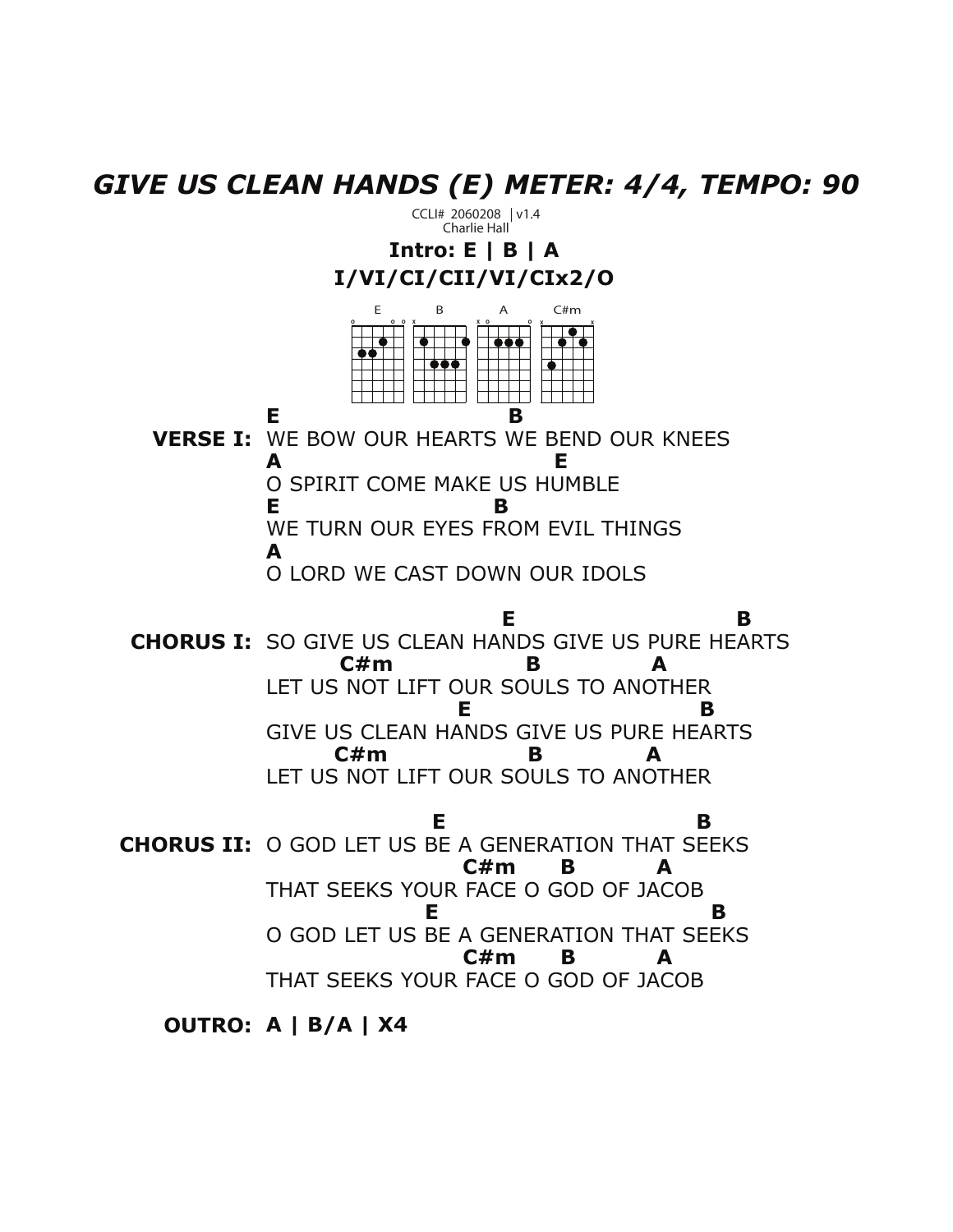## *LORD, I NEED YOU (G) METER: 4/4, TEMPO: 74*

CCLI# 5925687 | v.1.5 Christy Nockels, Daniel Carson, Jesse Reeves, Kristian Stanfill, Matt Maher

## **Intro: G | Gsus | G I/VI/CI/I/VI/CI/BI/Cx2/I**



 **G C G D/F#**  LORD I NEED YOU OH I NEED YOU **CHORUS I: Em C G D** EVERY HOUR I NEED YOU  **G/B C G/D C/E** MY ONE DEFENSE MY RIGHTEOUSNESS  **G/D D G** OH GOD HOW I NEED YOU

**G** Gsus G **VERSE II:** WHERE SIN RUNS DEEP YOUR GRACE IS MORE  **D/F# Em D C**  WHERE GRACE IS FOUND IS WHERE YOU ARE  **G C G**  AND WHERE YOU ARE LORD I AM FREE  **Dsus D C** HOLINESS - - IS CHRIST IN ME **(8 COUNT)**

 **C G/B Dsus Em7 BRIDGE I:** SO TEACH MY SONG TO RISE TO YOU  **Em7 G/B C2** WHEN TEMPTATION COMES MY WAY  **C G/B Dsus Em7**  AND WHEN I CANNOT STAND I'LL FALL ON YOU  **C Dsus G** JESUS YOU'RE MY HOPE AND STAY